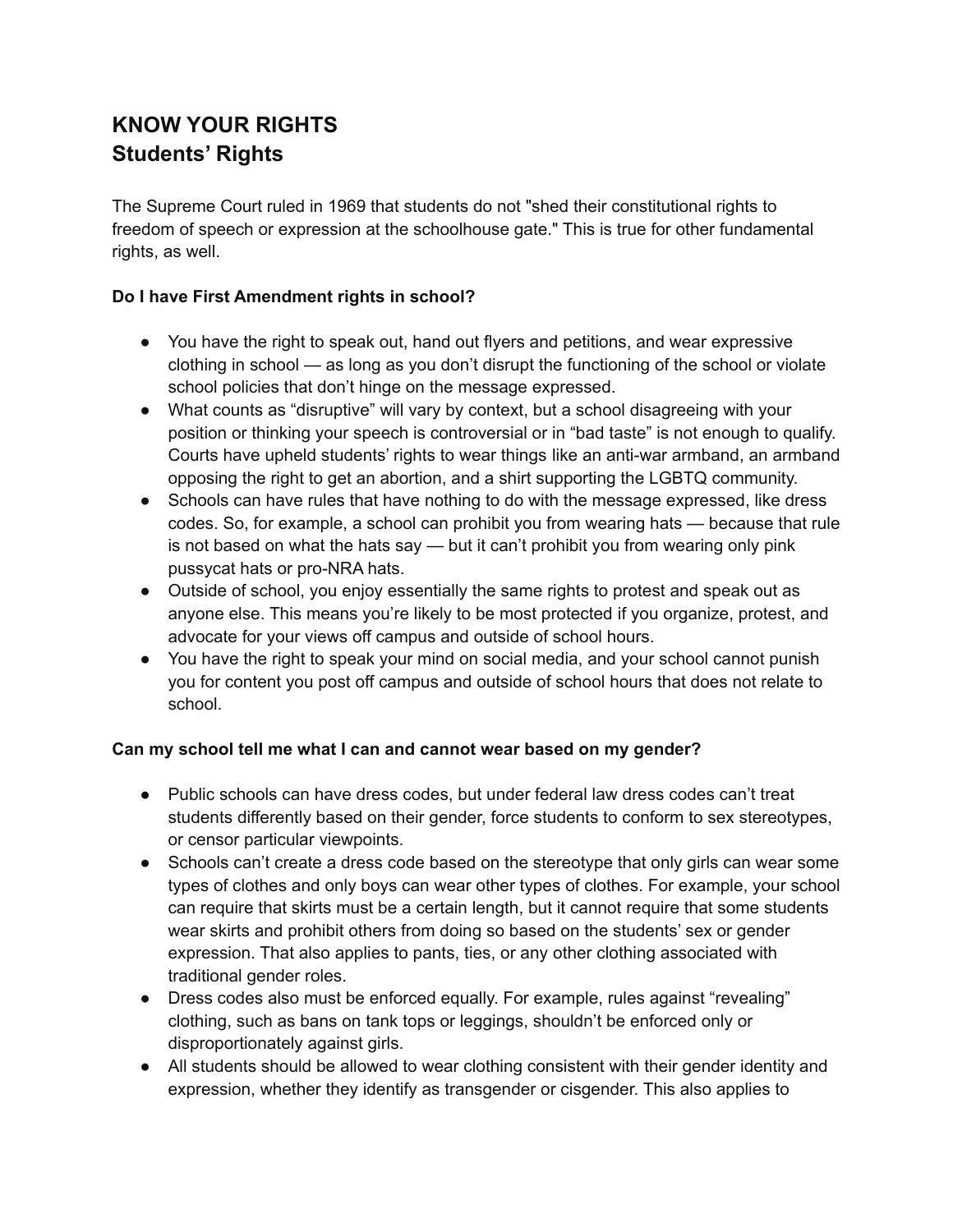homecoming, prom, graduation, and other special school events. Schools shouldn't require different types of clothing for special events based on students' sex or gender identity — for example, requiring tuxedos for boys and prom dresses for girls.

#### **Can my school discipline me for participating in a walkout?**

- Because the law in most places requires students to go to school, schools can discipline you for missing class. But schools cannot discipline you more harshly because of the message or the political nature of your action.
- The punishment you could face will vary by your state, school district, and school. If you're planning to miss a class or two, look up the policy for unexcused absences for your school and school district. If you're considering missing several days, read about truancy. Also take a look at the policy for suspensions.
- If you are facing a suspension of 10 days or more, you have a right to a formal process and can be represented by a lawyer. Some states and school districts require a formal process for fewer days.
- You should be given the same right to make up work just as any other student who missed classes.

## **What do I do if I'm confronted by police at my school?**

- If you're stopped by a police officer at your school, stay calm. Don't argue, resist, run away, or otherwise interfere with the officer. Ask if you're free to leave. If the answer is yes, calmly and silently walk away from the officer.
- If the officer asks you a question, you have the right to remain silent. You also have the right to refuse to write or sign a statement. But if you waive these rights, anything you say, write, or sign can be used against you. And if you choose to make a statement, ask to have a lawyer, parent, or guardian present before you are questioned.
- You can refuse to give your consent to be searched by the police. This may not stop the search, but this is the best way to protect your rights if you end up in court.
- Don't consent to a phone search; police need a warrant to search your phone. The same goes for a strip-search. No police officer or school employee has the authority to stripsearch you.
- Don't resist, fight, or flee from an officer who is arresting you. Say you wish to remain silent and ask for a lawyer immediately. Don't say anything, sign anything, or make any decisions without a lawyer present.

#### **The rights of immigrant students**

- Schools cannot discriminate against students on the basis of race, color, or national origin.
- Undocumented children cannot be denied their right to a free public education, and schools should not require families to prove their immigration status in order to enroll their children in school.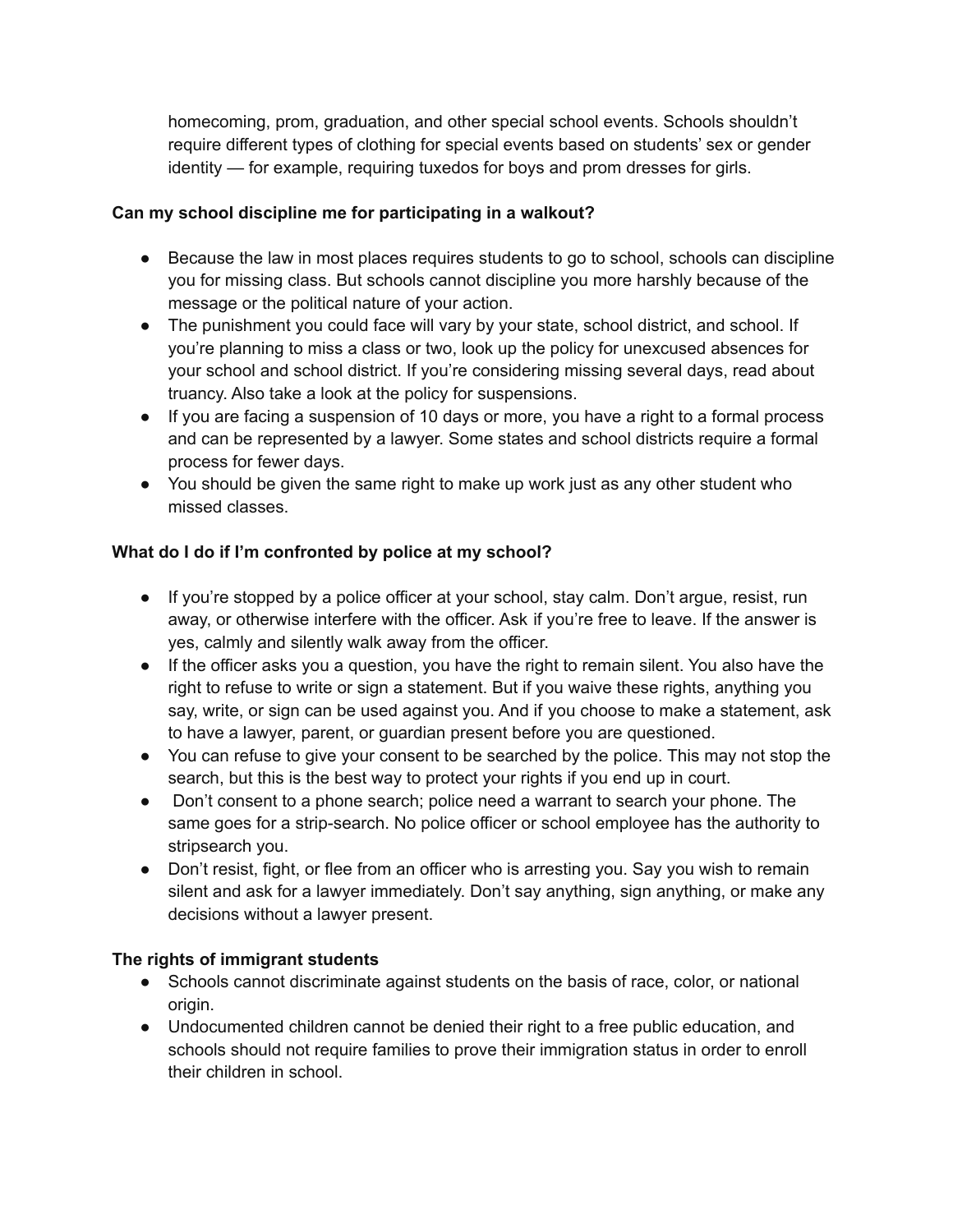• Students with limited English proficiency cannot be turned away by public schools, which must provide them with language instruction.

#### **The rights of students with disabilities**

- Public schools are prohibited by federal law from discriminating against people with disabilities, and cannot deny them equal access to academic courses, field trips, extracurricular activities, school technology, and health services.
- Educators and administrators must make necessary academic and medical accommodations, ensure equal access to educational activities and opportunities, and respond to harassment and bullying.

## **LGBTQ student rights**

- LGBTQ students have a right to be who they are and express themselves in public schools.
- Public schools should not "out" students to their families.
- Public schools have a responsibility to create a safe learning environment. They cannot ignore harassment based on a student's appearance or behavior. Students should report harassment or threats to a principal or counselor. This puts the school on notice that officials can be held legally responsible for not protecting students.
- Public schools cannot force students to wear clothing inconsistent with their gender identity.
- If a public school permits any noncurricular clubs clubs that aren't directly related to classes taught in the school — then it must allow students to form a Gay-Straight Alliance or other LGBTQ-themed clubs, and the school can't treat it differently from other noncurricular clubs.
- Students' transgender status and gender assigned at birth are confidential information protected by federal privacy law. If your school reveals that information to anyone without your permission, it could be violating federal law. If you don't want school officials revealing your private information to others, including your legal name, tell them very clearly that you want your information kept private and that they should not disclose that information to anyone without your consent.
- Some states and cities explicitly protect the right of transgender students to use restrooms and locker rooms consistent with their gender identity. Additionally, several courts have ruled that excluding transgender boys and girls from using the same restrooms as other boys and girls violates federal education law. This is an area of the law that is changing a great deal right now. We recommend that you contact the ACLU if you have any questions about your rights at school.

## **The rights of pregnant students**

● Public schools and all schools that get federal funds are prohibited from excluding pregnant or parenting students from school, classes, or extracurricular activities, or pressuring them to drop out or change schools.